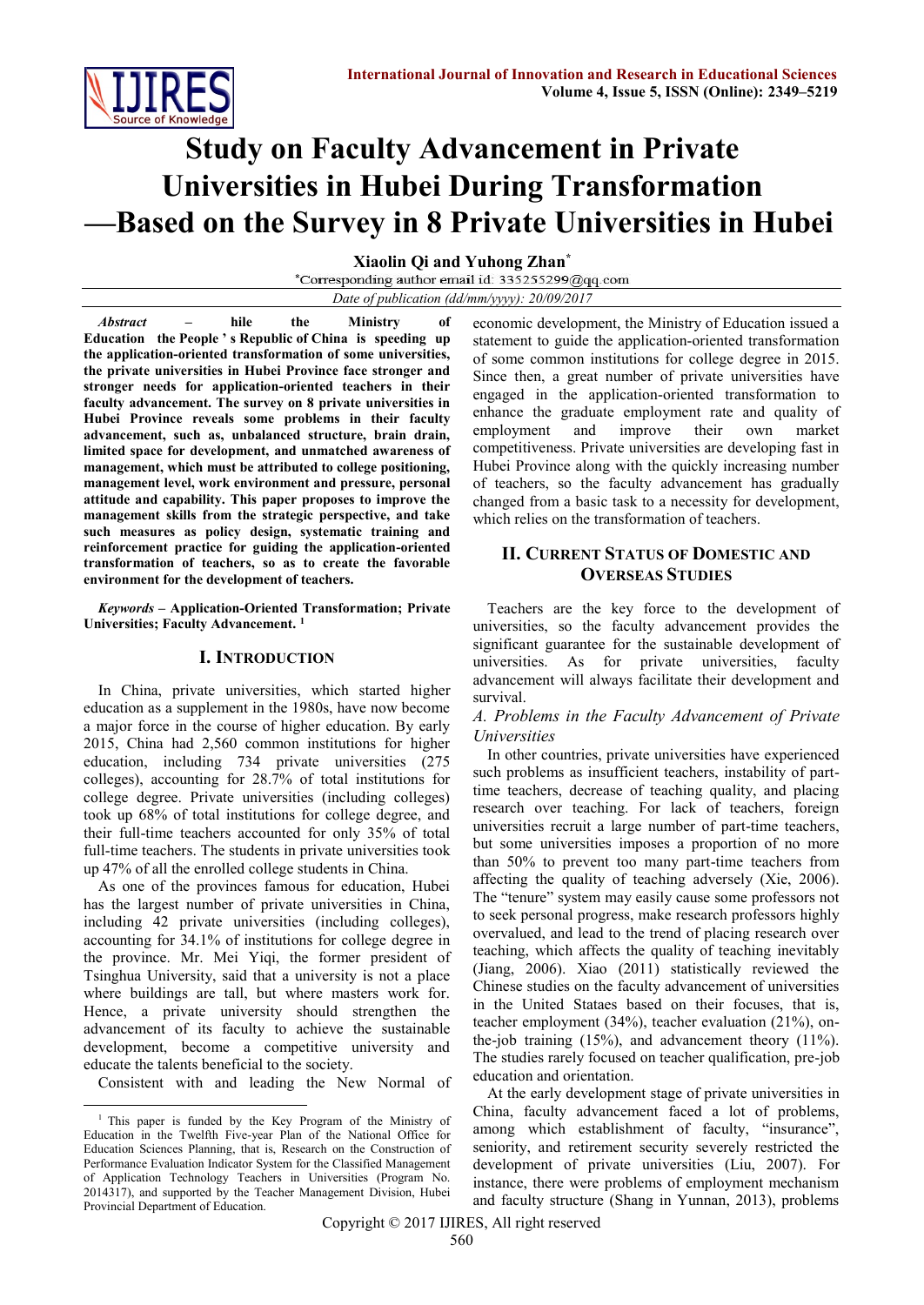

unreasonable structure, poor stability, lack of professional teachers at some levels, and absence of professional leaders (Wang and Wen in Jiangxi, 2014), and problems of faculty structure, teaching capability, scientific research level and salary & remuneration in private universities (Ye in Sichuan, 2016). Based on the statistics of bachelor's degree assessment in new universities, the problems of faculty advancement exist in every new university, and the unbalanced faculty structure is the commonest problem among them.

As we can see, the faculty advancement of private universities at home and abroad is constantly changing. In China, more attention has been paid to borrowing from other countries the strict employment of teachers, alldirectional and develop-oriented evaluation of teachers, systematic pre-job and on-the-job trainings of teachers, and faculty advancement planning of university or government. Meanwhile, the researchers in China have also gradually shifted their focus from basic guarantee to development-oriented cultivation of teachers.

#### *B. Role of Private Universities in Faculty Advancement*

In other countries, private universities normally have a strong hold over the right to run independently. To attract and stabilize the talents, the universities in the United States often employ the annual pay system, and generally grant a rise in salary to teachers every one or two years, which may happen automatically or in the form of bonus. The automatic rise is applicable to every teacher, but the rise in the form of bonus is taken as an incentive to some teachers for their achievements in teaching and scientific research. For this reason, the salary incentive to teachers is mainly reflected in the increase of bonus (Zhang, 2014). With regard to talent evaluation, the first-class private universities in the United States set several criteria for the talents needed in their faculty, including academic prominence, excellence in teaching, development potentials, diversification, and needs of colleges and departments (You, 2013).

Liu (2007) comparatively studied the faculty advancement of collectively-run (private) universities in the United States, Australia, Hong Kong and Zhejiang, and pointed out that universities should improve their employment system and evaluation mechanism to stabilize the faculty, develop the long-term plan for faculty advancement, and raise enough funds to improve the school conditions and the welfare for teachers, etc. Yan (2010) took Zhejiang Shuren University as an example to elaborate three basic supports for the connotation development system of faculty, that is, size, structure and level, and put forward the basic path and method of "classified dynamic management and hierarchical innovation-based cultivation" at the level of university. Shang (2013) pointed out that universities should improve their employment mechanism and training mechanism, standardize the evaluation mechanism, and implement the guarantee mechanism, etc. Wang and Wen (2014) argued that private universities should reinforce the internal drive. Zhu (2015) believed that private universities should emancipate the mind and assiduously push forward the

faculty advancement. Ye (2016) claimed that universities should actively take steps and make investments in the growth of teachers.

In general, private universities in other countries are highly autonomous in the faculty advancement, and particularly some first-class universities have set very high requirements and criteria. In China, private universities have also enjoyed autonomy in the faculty advancement to some extent, but there are still some problems, and their actions are also restricted by the government to some degree. However, the flexible employment mechanism has not be effectively utilized in private universities, which creates the great potential for their faculty advancement.

## *C. Role of Competent Governmental departments in Faculty Advancement of private Universities*

Private universities are leading the higher education in the United States, and running rarely subject to external administrative interference, so their employment system can be better controlled as universities desire (You, 2013). No national faculty management system has been established in the United States, but each state keeps a set of management systems that are widely recognized and not much different from others, e.g. public recruitment system, part-time teacher system, tenure track system, and tenure professor system, etc. (Zhang, 2014). In Germany, the United States, Japan and other countries, different measures have been taken to improve the social and economic status of teachers in universities, so as to attract more talents into universities for teaching and research (Zhu, 2009).

Based on their studies on provinces in China, the researchers have asked governments to develop, improve and implement the policies related to private universities, grant the equal benefits to the teachers in public and private universities, and promoted the exchange of teachers between public and private universities (Liu, 2007). The Yunnan Provincial Government should develop the policy to guarantee the legal position of private universities, allow them to obtain economic benefits to some degree, and reform the system of distribution according to work (Shang, 2013). The Liaoxing Provincial Government should implement the supporting policies and eliminate the discriminative policies to guarantee the equal legal status of public and private universities, and should establish the financial aid system and the faculty cost sharing mechanism (Wang and Wen, 2014). Jiangxi Province should empower the private universities and their teachers to have their identities, and position the government correctly to provide the environment for the development of private universities and their teachers as they deserve (Zhu, 2015). In Sichuan, governmental departments should provide the supports for private universities in their policies, e.g. mobilizing the universities in the Project 985 to aid private universities, developing the running level improvement program for new universities, and establishing the special fund for young teachers, etc. (Ye, 2016). Obviously, governmental departments are mainly utilizing the policies to guide the faculty advancement of private universities, while creating the environment suitable for the faculty advancement of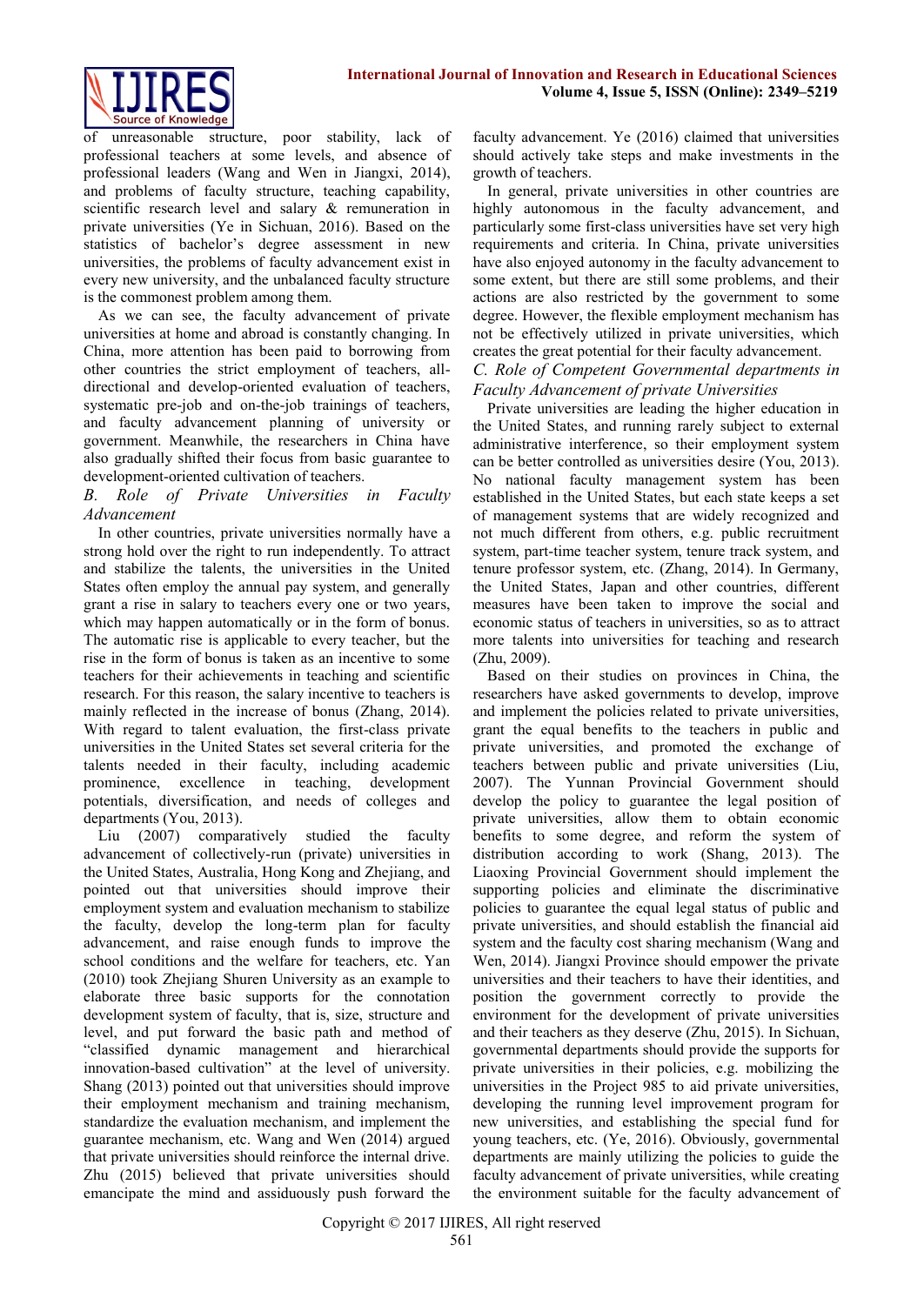

private universities and strengthening the supervision over the implementation of policies.

## *D. Summary*

To sum up, the higher educational system in China is experiencing the dramatic reform after its development for more than 30 years, as the government, the society, universities and individuals have changed significantly in both ideology and action. Now, we are facing better policies of competent governmental departments, more standardized management of universities, further improved personal capability and social recognition of teachers, and more focused research on faculty advancement. However, some deep-rooted problems are still obstructing the development of private universities and have not be eliminated satisfactorily, e.g. identity, role of government, investment in university, faculty cost and teacher evaluation, which should be further studied. Focusing on the private universities, this paper will address how to strengthen their faculty advancement, improve the system, and develop the suitable internal evaluation standards; and how to guide the transformation of teachers from theory-oriented to application-oriented development.

## **III. P[ROBLEMS](file:///C:/Users/xiaolin/AppData/Local/youdao/dict/Application/6.3.69.8341/resultui/frame/javascript:void(0);) [AND](file:///C:/Users/xiaolin/AppData/Local/youdao/dict/Application/6.3.69.8341/resultui/frame/javascript:void(0);) R[EASONS](file:///C:/Users/xiaolin/AppData/Local/youdao/dict/Application/6.3.69.8341/resultui/frame/javascript:void(0);)**

To further understand the faculty advancement of private universities in Hubei Province, we have surveyed the human resource directors and 402 teachers of 8 private universities. After statistical analysis, the following problems and reasons are generalized:

*1. Main Problems in the Faculty of Private Universities in Hubei Province:* 

*1.1. Faculty Structure does not Satisfy the Needs in the Development of Application-Oriented Universities*

A stable application-oriented faculty of reasonable structure and high quality lays a foundation for the sustainable development of private universities, and also provides an important guarantee for their successful transformation into application-oriented universities. Moreover, it is also a significant yardstick for the quality of faculty advancement in private universities.

In Hubei Province, the faculty of private universities is unreasonably structured, which is mainly reflected in gender, age, seniority, professional title and industry experience, etc. According to statistics, the imbalance of structure in gender is reflected by 64.7% female teachers. With regard to age, young teachers take up a large proportion of faculty for 55.2% under age 35 and 32.1% at age 36-45. In terms of seniority, the percentage of senior teachers is very low, 18.2% between 11-20 years and 2.5% above 21 years. As for academic background, 79.9% teachers have the master degree, and 3.7% have the doctoral degree. A very small number of teachers have obtained the professional title of above associate professor, and only 17.4% are professors. Teachers come from various sources, but most of them are new graduates lacking the teaching and industry experience. Among new

teachers, 51.5% are recently graduated, 24.1% come from enterprises and 19.2% have teaching experience.

This structure implies that the faculty of private universities in Hubei Province is dominated by young teachers that lack the teaching experience and industry experience, have the lower professional title, and higher academic degree, but has insufficient leading middle-aged teachers with rich experience in teaching and industry and higher professional title. Therefore, the faculty provides a weak support for teaching reform and practical innovation, and fails to satisfy the requirements of application-oriented universities for the quality of teachers.

*1.2. Frequent Movement of Teachers among Universities in Hubei Province* 

The private universities in Hubei Province face the unstable faculty, while the frequent movement of teachers have some negative impacts on the reputation of universities and also undermine the sustainable development of universities.

As revealed in the statistics, 62.5% universities believe that teachers may easily leave within 3 years after commencing the employment, while 25% claim that teachers may choose to resign after staying for 4-6 years. The resigned teachers mainly move among universities in Hubei Province, and their top three choices are universities, enterprises, and governmental departments  $\&$ institutions.

It takes many years to train a qualified teacher. When the brain drain of the faculty is serious, it is more often needed to recruit new teachers. For this reason, the faculty of private universities is dominated by inexperienced young teachers, which indirectly proves the problem of young teachers in the faculty structure.

#### *1.3. Unsatisfactory Space for the Development of Teachers*

The survey on the career development of teachers focuses on its current status and future development, which involves welfare & benefit, performance evaluation, security of rights and interests, appointment of position, and personal growth.

As revealed in the statistics, as for salary, universities offer the well-developed policy of five insurances (medical, old-age, childbirth, work-related injury, unemployment) and housing accumulation fund, and maintain a salary system, but the teachers are generally underpaid;

With regard to the appointment of position, there are some problems including poorly developed methods for performance evaluation (28.1%), difficulty in the evaluation of teaching quality (23.9%), and lack of advanced positions (19.0%). It is believed that the faculty representative assembly of university has played a role in organizing the spare-time cultural and entertainment activities (21.3%), and protecting the legal rights and interests of faculty (20.4%), but some teachers claim that the faculty representative assembly does not make any difference in their universities (19%);

As for personal growth, teachers point out the research topics of insufficient number or lower level (78.9% having not undertaken a research topic of departmental level, or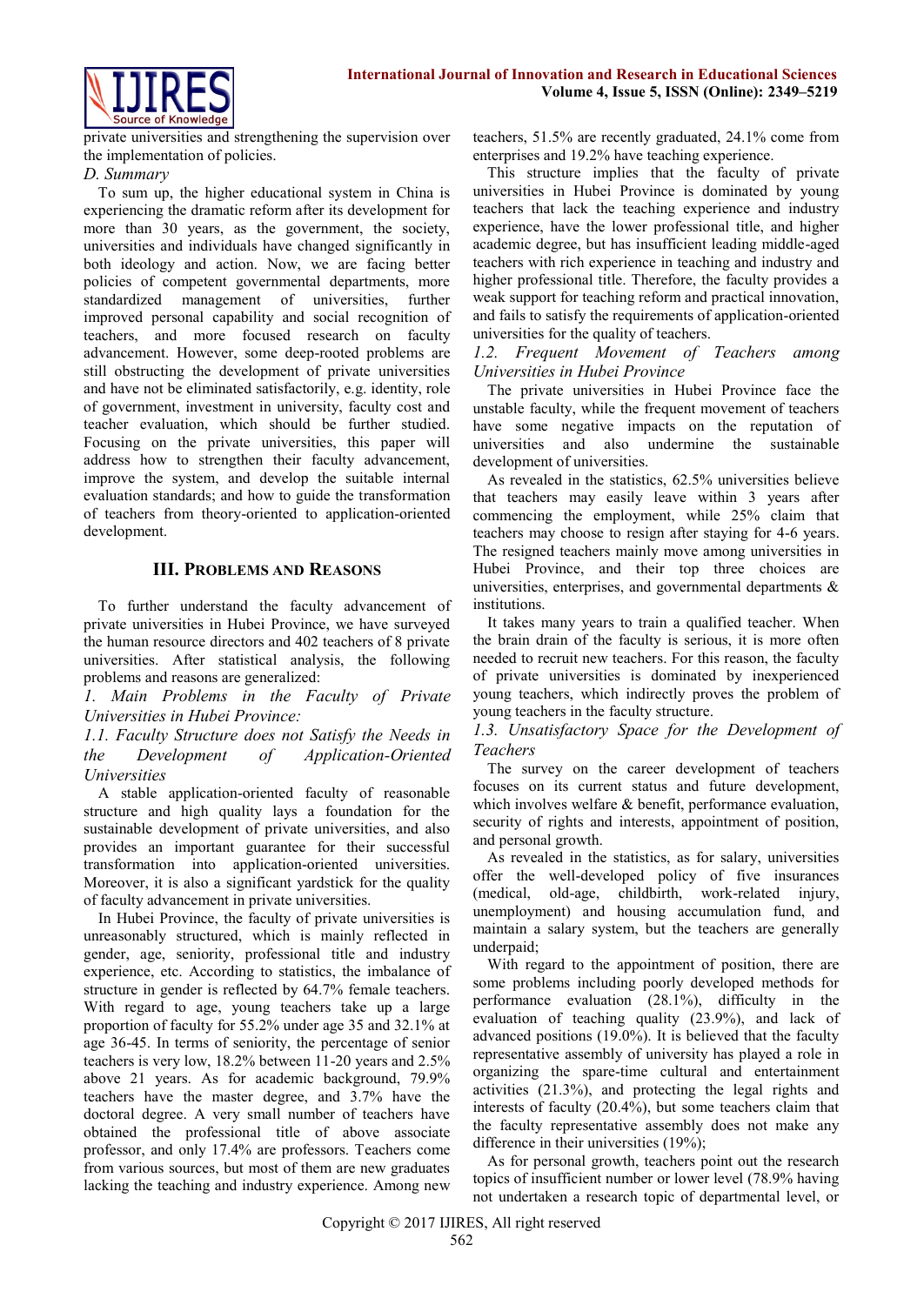

having only one research topic), the insufficient time or frequency of training (51.2% having never or only once taken part in training), and the lack of diverse training (63.4% group training).

On the whole, the teachers in private universities face poor welfare & benefit, insufficient security of rights and benefits, unsatisfactory performance evaluation, lack of positions for promotion, lower research level and capability, and few opportunities to take part in training, so the space for their personal development is limited in many aspects.

#### *1.4. Cognitive Divergence in the Perception of Administration between Management and Faculty*

In the survey, it is found that the human resource directors in universities believe that their universities have the well-developed, public and transparent administrative system and create a favorable environment of administration for teachers. However, the quality of environment should not rely on the perception of the management alone, but must be better reflected in the faculty's understanding and perception of the administration. As revealed in the statistics, the opinions of teachers are consistent with those of the management as regards some basic matters, e.g. performance evaluation, security of rights and interests, appointment of position, cultivation and training, etc., but their opinions are divergent in the depth and breadth of administrative security.

For instance, the management seems to administer the recruitment and dismissal in a justified and lawful manner, especially in terms of labor relationship, which is handled basically in accordance with the legal procedure and rules. However, half of the teachers have no idea whether or not they have the right to defend or appeal in case of dismissal, which reveals that the universities do not publicize the policies in this aspect sufficiently, and that the universities do not implement the faculty management system satisfactorily. With regard to social security, the management believes that the universities have offered the five insurances and housing accumulation fund, but 88.1% of the teachers chide the universities for too low level of housing accumulation fund, and 11.9% of the teachers report no housing accumulation fund offered by their universities.

Moreover, the managements claim that their care for the faculty is mainly embodied in group activities, teacher training, condolence-intended visits, welfare and physical examination, and some universities believe that they have given housing and salary preferences. However, in the question about "what other supports your universities have offered", only 36 out of 402 respondents have given a clear answer, while the others do not answer, or state "No" or "No Idea". In the question about "the role of the faculty representative assembly in helping teachers", 19% of the teachers believe that the faculty representative assembly does not make any difference in their universities. The management admits that the universities make lower investments in training, but the teachers point out that the frequency and time of training is very insufficient, and group training is often taken as the only way of training.

*2. Analysis on the Reasons for the Problems in Faculty Advancement* 

## *2.1. Unclear Positioning of University Blurs the Direction of Teacher Development*

During the process of establishment and development, private universities have imitated the school positioning and talent training model of public universities, including faculty advancement. For different focuses in the education of students, private universities should not simply copy the model from public universities, but develop the model with their own features, which is also discussed among private universities all the time. However, the faculty advancement is not clearly guided for the reasons in the environment, e.g. requirements in promotion, and obscure positioning and administration, so private universities have all set the standards for the faculty to cultivate academic teachers. For this reason, some teachers that may do very well in teaching but lack the academic achievements will see no future in their career development.

## *2.2. Lack of Management Transformation Leads to the Absence of Guiding Policies*

The transformation of universities is called upon in the society, but it should not rely only on the faculty, but also the transformation of the whole administrative system. The universities should create the administrative conditions to nurture the atmosphere and environment for transformation, and ensure the support for the transformation of the faculty. However, most private universities imitate the administrative system of public universities, from position arrangement to division of functions, and from development to implementation of administrative rules. The leaders in private universities are also learning more from the leaders in public universities. Hence, these leaders in private universities lack the spirit of innovation and pioneering development, so it is very difficult to create the administrative environment supporting the transformation of teachers, and to stimulate and guide the application-oriented transformation of the faculty.

#### *2.3. Brain Drain is Caused by Low Pay, High Pressure and Lack of Opportunities*

As revealed in the statistics, the stability of the faculty in private universities is mainly affected by relatively unstable work and welfare & benefit (chosen by 60% respondents), high working pressure and long hours of work (58.5%), fewer opportunities for research topics, programs and financial aids compared with public universities (54.5%), lack of cohesion (40.3%), lack of achievements in scientific research and difficulty in getting promoted (39.8%), and management's (owner's) lack of respect to teachers (20.6%).

Unlike public universities, private universities cannot obtain the national financial support, or offer the tenures to teachers, so their teachers are generally paid less than those in public universities. Also, private universities have to recruit the teachers with much lower academic degree or less satisfying academic capability than public universities. However, the student teacher ratio of private universities is much higher than that of public universities,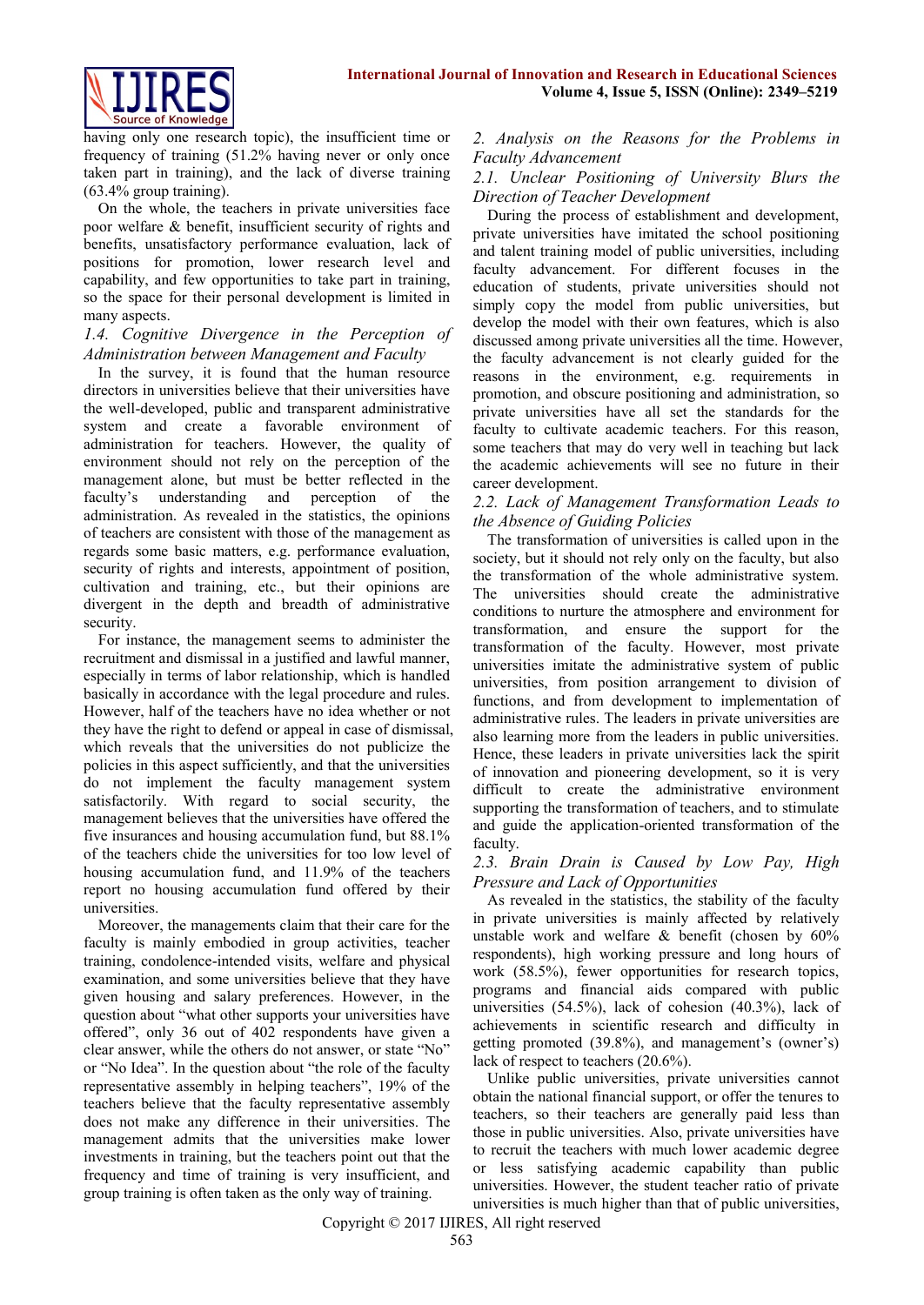so the teachers in private universities have to burden very high workload, and lack the time and energy for academic research, the platform to apply for scientific research programs and the opportunity to have the domestic and overseas visits for research. Nevertheless, teachers are required to make some achievements in teaching and scientific research, so as to apply for professional title or academic exchange. Meanwhile, private universities are developing rapidly with transformation, modernization of majors, requirements for information technology in programs, and cooperation of production, learning and research, so their teachers are required to not only guarantee the quality of teaching, but also keep in pace with the reform and innovation by learning new techniques and professional knowledge. All these requirements for teachers, which may seem to be essential and basic, will convert into the tremendous pressure on teachers when they are underpaid and have no opportunities for self-improvement. Hence, teachers will see no future in their career and have to find a new job.

## *2.4. Attitudes and Capabilities of Teachers Restrict their Personal Development*

Most full-time teachers in private universities are the postgraduates that left the universities recently, so they just move from a campus to another campus, lacking the experience in both industry and teaching. They choose to work in universities mostly because of the stable environment. The stable life and teaching contents allow them to spend more time with family or on research. Hence, lots of teachers are not willing to have practical experience in industry enterprises or take part in the training organized by universities, but think the reform of universities is useless and the training or practical experience will not be helpful. For their lack of enthusiasm in teaching reform and practical innovation as well as the industry experience, those teachers are unable to satisfy the requirements of application-oriented universities for the quality of teachers, so their personal development will be restricted to some extent.

## **IV. DISCUSSIONS**

In the future, we recommend some suggestions on Strengthening the Faculty Advancement of Private Universities as follow:

*1. Specifying the Strategic Positioning of Universities to Guide the Strategic Planning for the Faculty* 

Private universities should first have a clear strategic positioning for themselves, and not imitate the model of operation from public universities or simply borrow the administrative pattern in the public education system, but they should find own features on the path of transforming into the application-oriented universities. Under the specific, clear and unique strategic positioning, private universities should reflect on and design the strategic planning for the faculty advancement in compliance with their own strategy, and develop the human resource management system in an all-round way, which covers the recruitment, training, evaluation, utilization, security and development, etc. of talents.

## *2. Establishing the Brand-New Evaluation System to Guide the Transformation and Development of Teachers*

The transformation of teachers should be guided by evaluation, so the management of universities should change their ideas about management, and should encourage teachers to make innovations aggressively and explore assiduously. Also, the management should tolerate the mistakes of teachers in the attempt of transformation, make administrative innovations, study the new environment and create the environment for the transformation of teachers. In practice, the management should support all the explorations and innovations of teachers, accept the existence of problems in the exploratory transformation of teachers, and be able to find the problems in the administrative design and put forward the solutions or countermeasures, so as to create the environment suitable for the application-oriented transformation and development of universities. Hence, a brand-new evaluation system should be inevitably established to guide the transformation and development of teachers.

*3. Creating the Space for the Development of Teachers to Attract and Stabilize the Talents*

Private universities are enhancing their attraction to high-level talents, and taking all kinds of measures to stabilize the faculty and alleviate the brain drain. By increasing and improving the salary & welfare, they are intended to solve the problem of survival for teachers at the intermediate level or lower. By reforming the promotion based on evaluation and the assessment and appointment of professional titles, the problem of promotion and escalation is eliminated for excellent teachers. Teachers are assisted to understand and learn more about the administration by carrying out the information-based programs, improving the work process and enhancing the public and transparent administration. The democratic life system and the faculty representative assembly are implemented practically, while teachers are encouraged to take part in the management and discussion of administrative issues for self-actualization. The teacher development center and teaching & scientific research platforms are established to satisfy the needs of teachers for growth and development.

### *4. Strengthening the Cultivation of Teachers to Push Forward the Faculty Advancement in an All-Round Way*

The cultivation of teachers is the strategic reserve and adjustment of talents based on the strategy of university. Every private university must have their unique features and advantages. In the current age of mobile internet, we have to pay more attention to how to motivate the teachers with the subjective initiative and the spirit of innovation. devise and open up different development paths for different types of teachers, so that teachers can adjust to the changes quickly and accept the challenges bravely during the rapid development process of private universities. In this way, teachers will identify the path of self-improvement and achieve the self-actualization.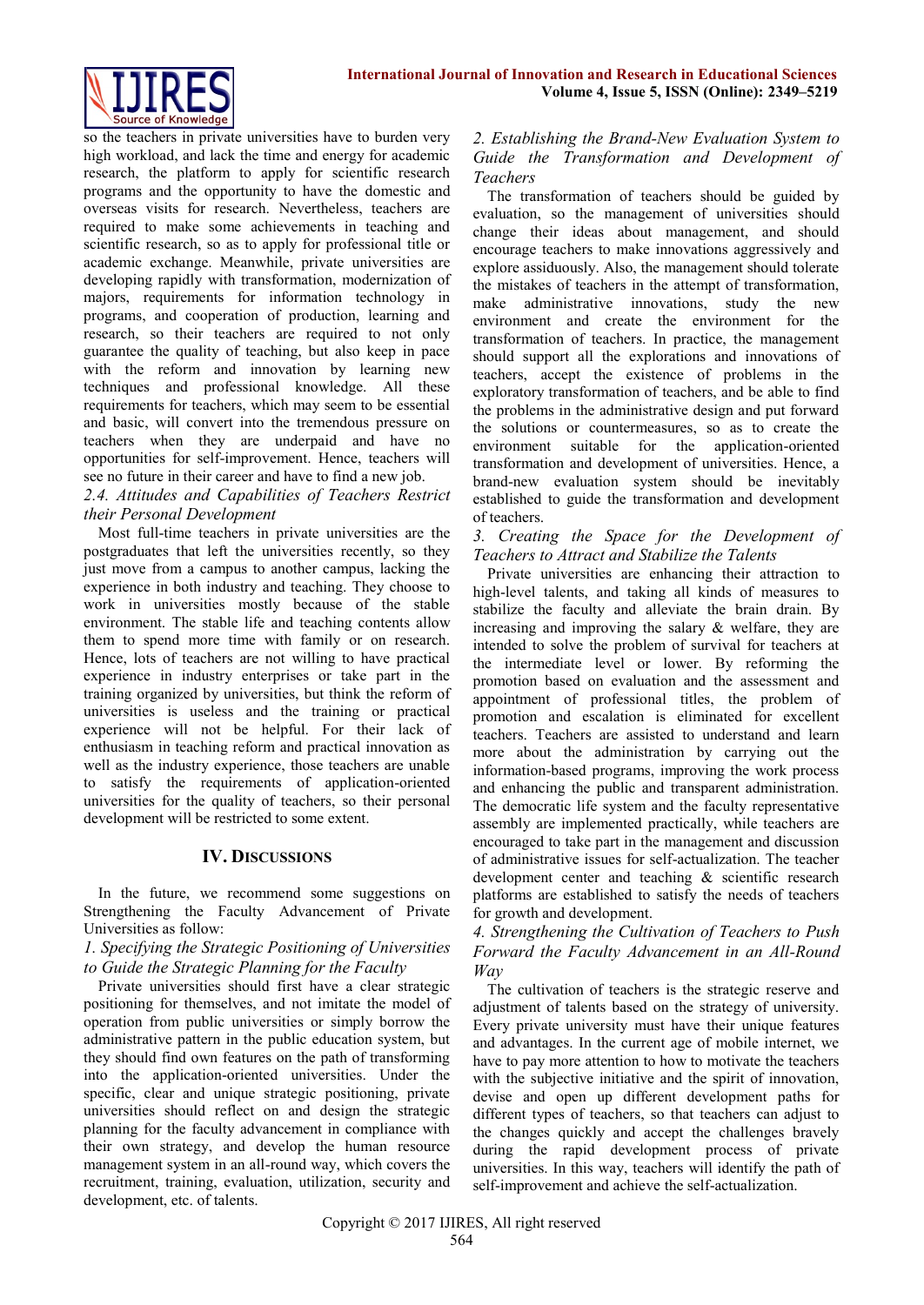

*5. Reinforcing the Practical Capabilities of Teachers to Satisfy the Needs in the Transformation and Development* 

Teachers in private universities mainly lack the capabilities of scientific research and practice, so improving the practical capabilities of teachers provides the important guarantee for the application-oriented transformation of private universities. To satisfy the needs in the transformation and development, private universities should improve the practical capabilities of teachers by combining recruitment with cultivation. On the one hand, private universities should hire the part-time teachers with practical experience to teach the highly applied courses. On the other hand, all kinds of incentives should be implemented to urge the full-time teachers to have practice experience in industry enterprises, so as to improve their practical capabilities.

#### **V. CONCLUSION**

In this transforming period, the administration managers should be aware to the applied faculty advancement was the most important thing in applied universities and colleges. In our opinion, making a set of indicator system of evaluating the performance and promotion of the applied faculty is the most important and most effective step. As a guideline, faculties will understand what should they do and where should they go, and administrators will know how to train and how to stimulate faculty.

#### **REFERENCES**

- [1] Jiang, Yuner. *American university teachers construction enlightenment.* Journal of Yancheng normal university (humanities and social science edition), 2006, 5, 91-94.
- [2] You, You. *The filtering mechanism of teachers team construction in the university--Take five of the world's top universities*. Journal of Beijing university education review, 2013, 4, 87-97 + 187.
- [3] Zhang Dichen. *Teaching management system of colleges and universities in American and its enlightenment on teaching staff construction of university in China.* Journal of education and profession, 2014, 2, 73-75.
- [4] Zhu Wen. *Comparison and references om faculty's team construction in foreign colleges and universities.* Journal of knowledge economy, 2009, 15, 115-116.
- [5] Xie Xiaozhen. *Compared on human resources structure and selection standards of first-class university between China and the United States.* Journal of Industrial & Science Tribune, 2006, 3, 36-37.
- [6] Wang Po. *Research review on faculty construction in private colleges and university.* Industrial & Science Tribune, 2013, 11:161-162.
- [7] Song Chaoli. *Research review on teaching ability of young teachers in colleges and universities.* Modern education science, 2013, 135-138 + 146.
- [8] Liu Hua. *Experience for construction of faculty at home and abroad*. Private Education Research, 2007, 6, 73-78 + 108.
- [9] Song Xiuying, Zhao Shuanglin. *To strengthen the construction of teaching staff is the key to the development of colleges and universities in our province*. Journal of Xingtai vocational and technical college, 2001, 3, 8-10.
- [10] Xiao Yi. *Research review about faculty's' team construction of colleges and universities in the United States in nearly a decade in China.* Journal of Chinese modern education equipment, 2001, 13, 136-138.
- [11] Liu Guomei. *Literature review of the problems of teachers of*

*independent college.* The Guide of Science & Education, 2010, 7, 111-112.

- [12] Zhang Min. *Introduction and enlightenment of faculty's team construction management in American university--based on field visiting on the higher education management at university of Minnesota.* Journal of Beijing education (higher education), 2010, Z1, 126-128.
- [13] Chen Xiaojong. Research on faculty's team construction of private colleges in Chines. The northeast normal university, 2008.
- [14] Xu Xiongwei. *Empirical research on present situation of faculty's professional development of private college in Shanghai.* Shanghai normal university, 2015.
- [15] Shang Jing. *Construction problems and countermeasures of teachers team of private colleges in Yunnan province.* Yunnan normal university, 2013.
- [16] Zhu Liping. *Research on the teacher's construction of private colleges in jiangxi province*. Guangxi normal university, 2015.
- [17] Ye Huaifan. *Construction problems and countermeasures of young teacher team of the newly built undergraduate colleges and universities, based on the investigation of Sichuan province.* Journal of higher education research, 2016, 110, 110-116.
- [18] Wang Weikun. *Problems and measures of staff construction of university of private colleges--in Liaoning province, for example*. China Higher Education Research, 2014, 01:75-75.
- [19] Li Yan. *Development on staff construction of university of private colleges.* Journal of education and vacation, 2012, 26, 66- 67.
- [20] Ding Jing. *Breakthrough on staff construction of university of private colleges*. China's adult education, 2014 (17): 23 to 25.
- [21] Jue Haibao, Lei Chengbo. *The construction of teaching staff of non-governmental university, based on the transformation of development view.* Continue Education Research, 2015, 12, 74- 76.
- [22] Huang Shuiguang. *Research on staff construction of university of private colleges*. Journal of Guangdong Polytechnic Normal University, 2014, 35, 120-124.
- [23] Jue Haibao Lei Chengbo. *The construction of teaching staff of non-governmental university, based on the transformation of development view*. Continue Education Research, 2015, 12, 74- 76.
- [24] Xu Miaomiao, Fang Chunjie. *Initial exploration on teachers transformation develop of the applied undergraduate colleges and universities.* Journal of Hunan University of Science and Engineering, 2016, 6 88-90.

#### **AUTHORS' PROFILES**



**Xiaolin Qi**, who was born in Hanzhong city, Shannxi province, China, on Dec 17, 1976. She had BSc degree in Accounting at Anhui university of finance and economics in 1999, and MBA degree from Zhongnan University of Economics and Law in 2004, Wuhan, Hubei, China. From Nov 2016 to present, as a visiting **TA** scholar in the college of Education and human develop-

-ment in University of Massachusetts Boston, Boston, MA, USA. She is an Associate professor and HR manager at Wuhan Technology and Business University, which is the first batch of the Cultivating Unit of Innovation Capability Promotion Program (2011 program) in Hubei province. From 2005, she became a teacher of Wuhan Technology and Business University. From 2008 to 2013, she had served as the Associate Dean & Executive Vice President of School of Management, Wuhan Technology and Business University, mainly responsible for training teachers of College Student Professional Career Planning, a guidance of student professional career planning, and human resources management discipline construction, etc. As the Head of Personnel Department since July 2013, she was engaging in developing planning and implementation approaches for faculty construction as well as directing and supervising the daily errands of Personnel Department including recruitment, training and assessment and fulfillment of the responsibilities of university faculty. Within the past three years, she successfully led the team to conduct reforms and innovation of the personnel management system including applying Management by Objectives to secondary colleges and Classified Management to all teaching faculty, adopting advanced Human Resource Information System, and building professional career